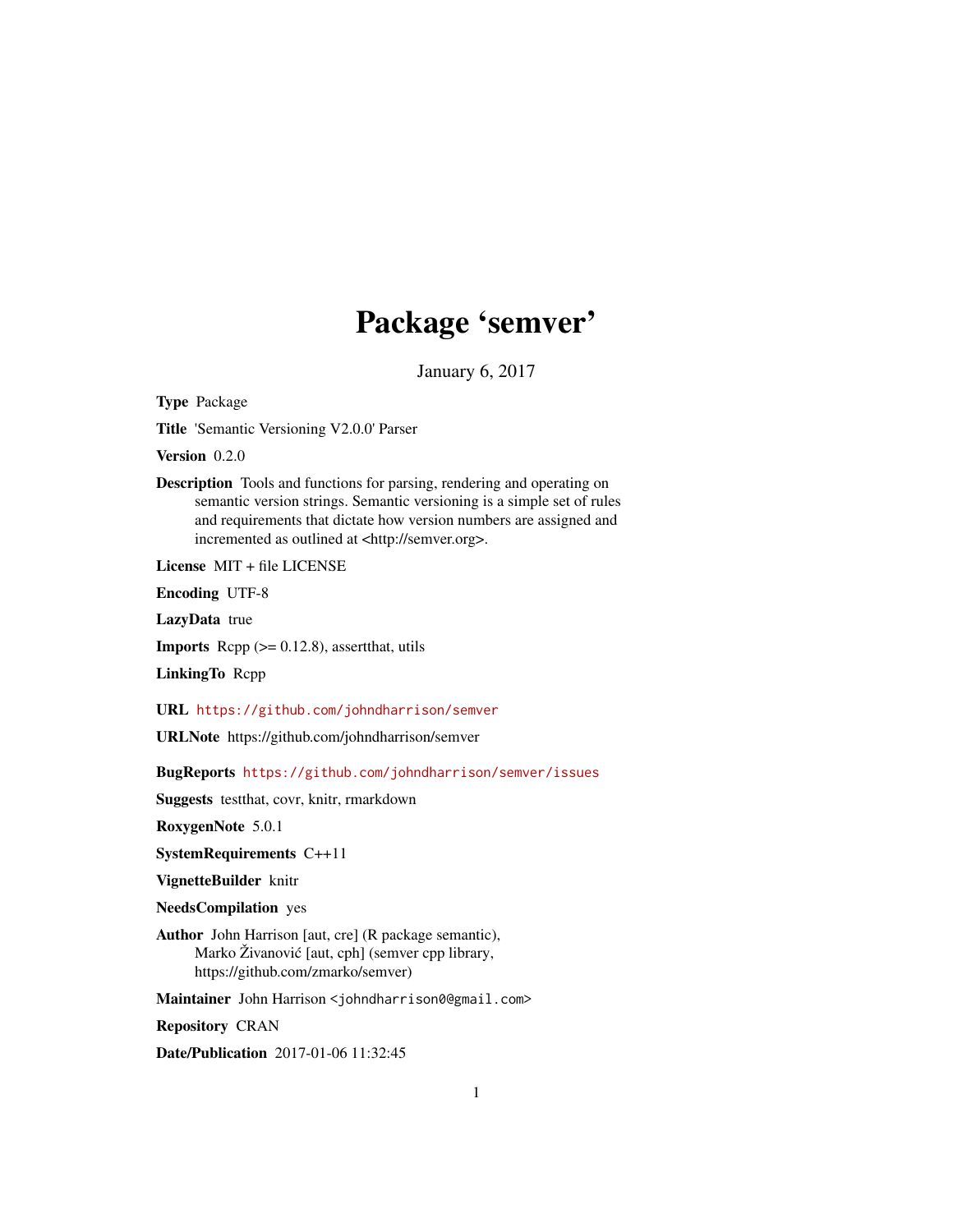### <span id="page-1-0"></span>R topics documented:

| Index |  |
|-------|--|
|       |  |
|       |  |
|       |  |
|       |  |
|       |  |
|       |  |

increment\_version *Increment version field*

#### Description

Increment the version field. "Major", "minor" and "patch" fields are set as integers. Fields of lower precedence are reset to default value (0L)

#### Usage

```
increment_version(x, field, value, ...)
## S3 method for class 'svptr'
increment_version(x, field = c("major", "minor", "patch"),
 value, ...)
```

```
## S3 method for class 'svlist'
increment_version(x, field, value, ...)
```
#### Arguments

| $\mathsf{x}$ | An object of class "svlist" or "svptr".                                                                                                                                                                                                                     |
|--------------|-------------------------------------------------------------------------------------------------------------------------------------------------------------------------------------------------------------------------------------------------------------|
| field        | For the "svptr" class a character string detailing the field to set (major, minor<br>etc). For the "sylist" class a character vector detailing the field to set for each<br>list member.                                                                    |
| value        | The value to increment the field by. For fields "major", "minor" and "patch" this<br>is an integer. For the "svptr" class value is a scalar. For the "svlist" class value<br>is an integer vector detailing the value to increment by for each list member. |
| $\ddotsc$    | Additional arguments passed on to methods.                                                                                                                                                                                                                  |

#### Value

returns an object of class svptr or svlist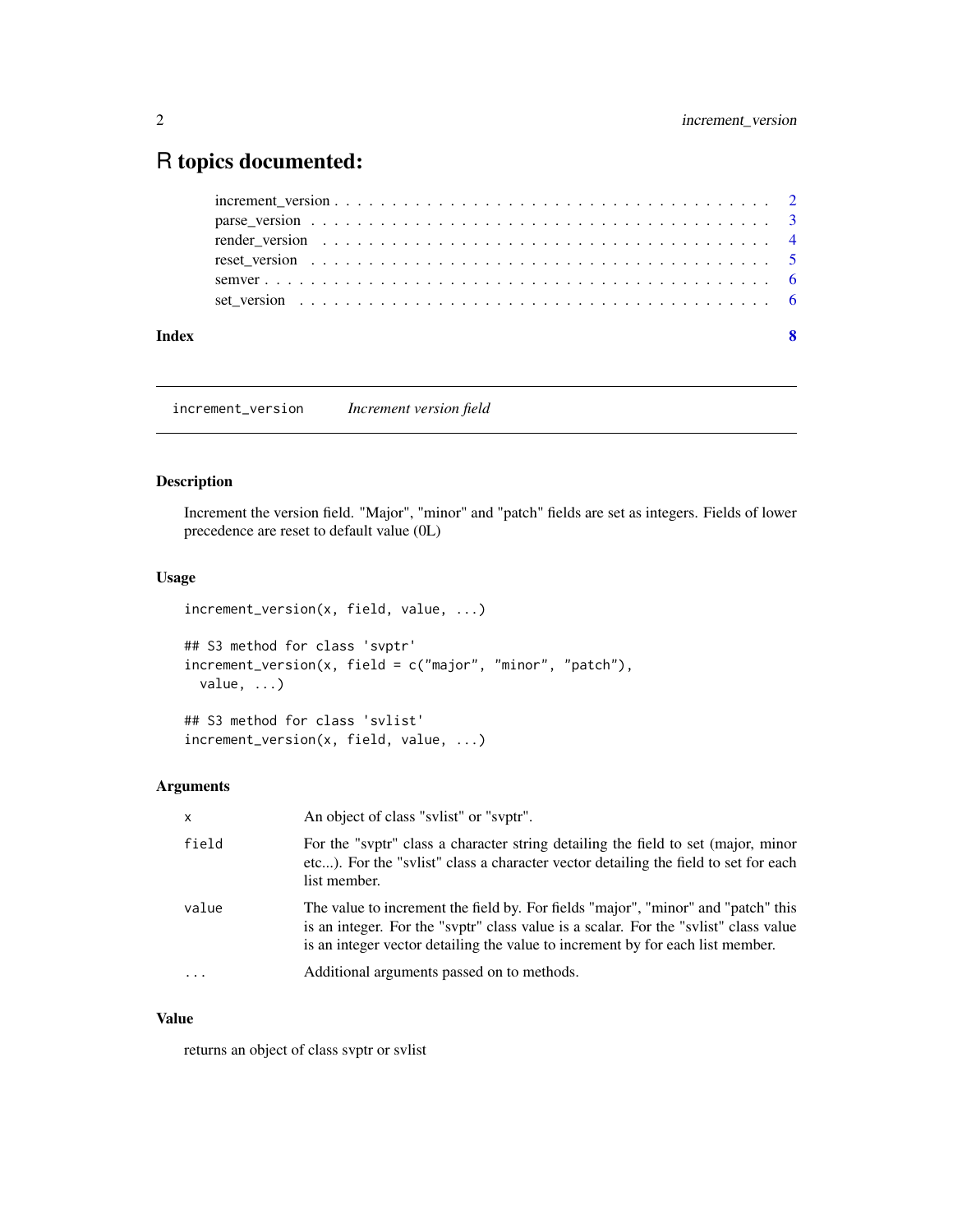#### <span id="page-2-0"></span>parse\_version 3

#### Examples

```
semver <- parse_version(c("1.2.3", "1.2.4-alpha+bld1"))
increment_version(semver[[2]], "major", 1L)
increment_version(semver[[2]], "major", -1L)
increment_version(semver, c("minor", "patch"), c(3L, 9L))
increment_version(semver, c("minor", "patch"), c(-1L, -3L))
increment_version(semver, c("minor"), 1L)
```
<span id="page-2-1"></span>parse\_version *Parse semantic version*

#### Description

Parse a character vector to semantic versions

#### Usage

parse\_version(version)

#### Arguments

version A character vector

#### Value

A list of "svptr" objects. The list itself is of class "svlist"

```
semver <- parse_version(c("1.2.3", "1.2.4", "1.0.0", "1.2.4-beta", "2.1.3-alpha", "1.9.4"))
max(semver)
ver124a <- semver[semver > "1.2.4-alpha"]
sort(ver124a)
# compare versions
semver[[1]] < semver[[2]]
# compare against a version
semver > semver[1]
# compare against a character string
semver > "1.7.2"
# sort versions
sort(semver)
order(semver)
rank(semver)
# get summary statistics
min(semver)
```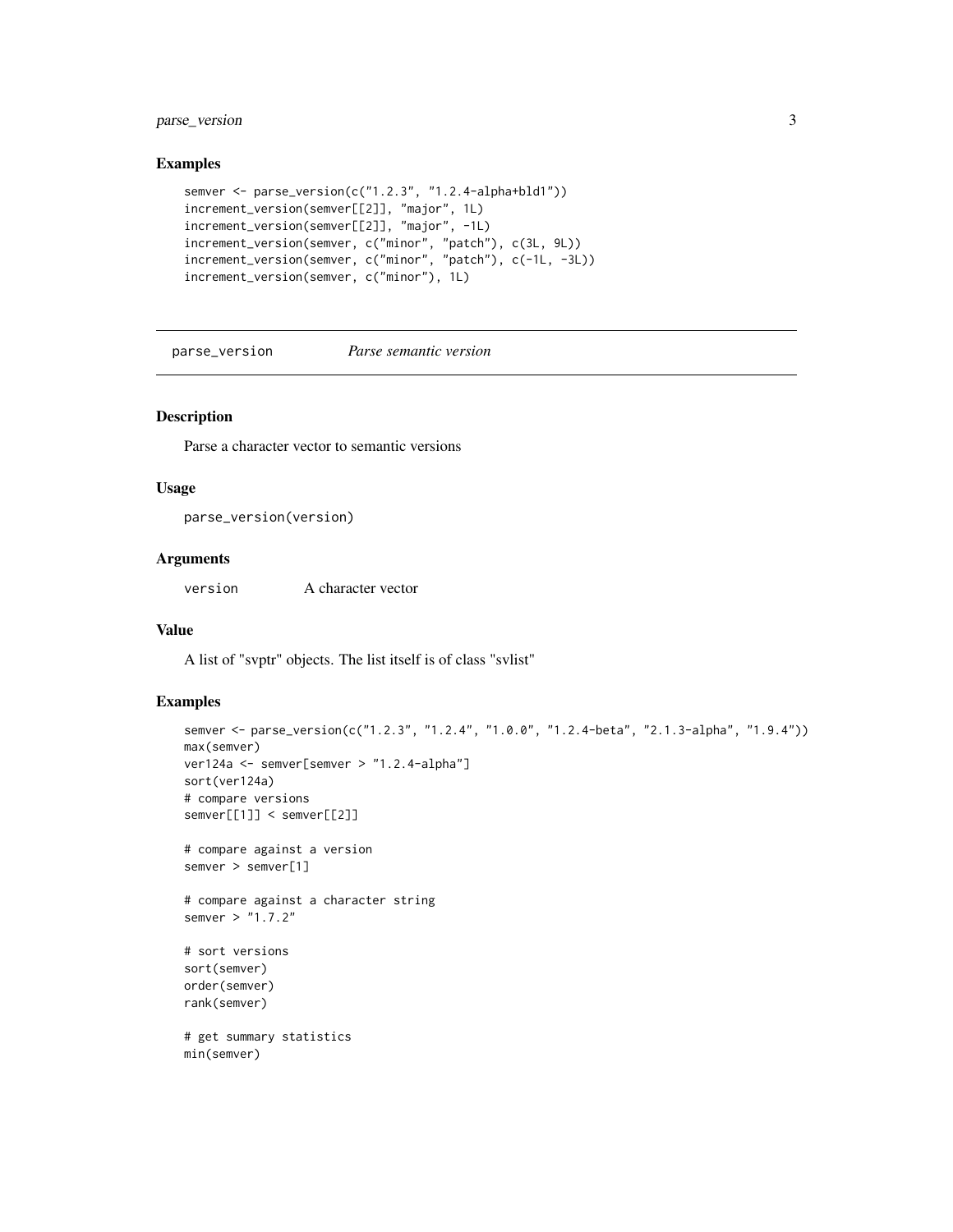max(semver) range(semver)

# coerce versions as.character(semver) as.data.frame(semver)

<span id="page-3-1"></span>render\_version *Render semantic version*

#### Description

Render a semantic version list or a semantic version pointer as an R list giving the major, minor and patch version as an integer and the prerelease and build version as a charcter

#### Usage

```
render_version(x, ...)
## S3 method for class 'svptr'
render_version(x, ...)
## S3 method for class 'svlist'
render_version(x, ...)
```
#### Arguments

|                         | An object of class "sylist" or "syptr".    |
|-------------------------|--------------------------------------------|
| $\cdot$ $\cdot$ $\cdot$ | Additional arguments passed on to methods. |

#### Value

A list of semantic versions represented as integers (major, minor, patch) and characters (prerelease, build)

```
semver <- parse_version(c("1.2.3", "1.2.4", "1.0.0", "1.2.4-beta+2", "2.1.3-alpha", "1.9.4"))
render_version(semver[[4]])
render_version(semver)
```
<span id="page-3-0"></span>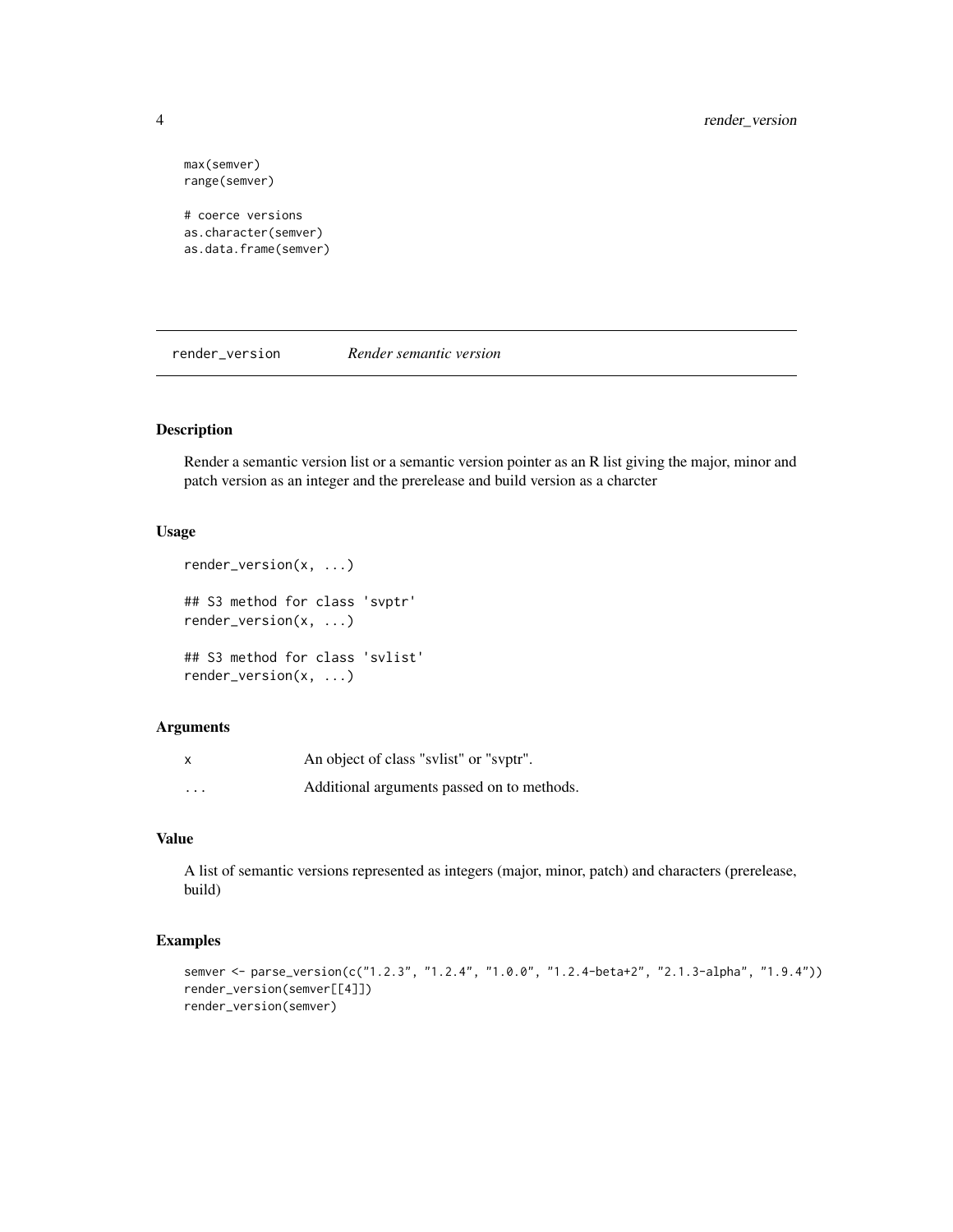#### <span id="page-4-0"></span>Description

Reset the version field. "Major", "minor" and "patch" fields are set as integers, "prerelease" and "build" are set with character strings. Fields of lower precedence are reset to default value (0L or "")

#### Usage

```
reset_version(x, field, value, ...)
## S3 method for class 'svptr'
reset_version(x, field = c("major", "minor", "patch",
  "prerelease", "build"), value, ...)
## S3 method for class 'svlist'
reset_version(x, field, value, ...)
```
#### Arguments

| X.       | An object of class "svlist" or "svptr".                                                                                                                                                                                                                                                       |
|----------|-----------------------------------------------------------------------------------------------------------------------------------------------------------------------------------------------------------------------------------------------------------------------------------------------|
| field    | For the "svptr" class a character string detailing the field to set (major, minor<br>etc). For the "svlist" class a character vector detailing the field to set for each<br>list member.                                                                                                      |
| value    | The value to set the field to. For fields "major", "minor" and "patch" this is an<br>integer. For fields "prerelease" and "build" this is a character. For the "svptr"<br>class value is a scalar. For the "svlist" class value is a list detailing the value to<br>set for each list member. |
| $\cdots$ | Additional arguments passed on to methods.                                                                                                                                                                                                                                                    |

#### Value

returns an object of class svptr or svlist

```
semver <- parse_version(c("1.2.3", "1.2.4-alpha+bld1"))
reset_version(semver[[2]], "major", 1L)
semver[[1]] <- reset_version(semver[[1]], "major", 2L)
reset_version(semver, c("minor", "prerelease"), list(3L, "beta"))
reset_version(semver, c("prerelease"), list("hello", "world"))
```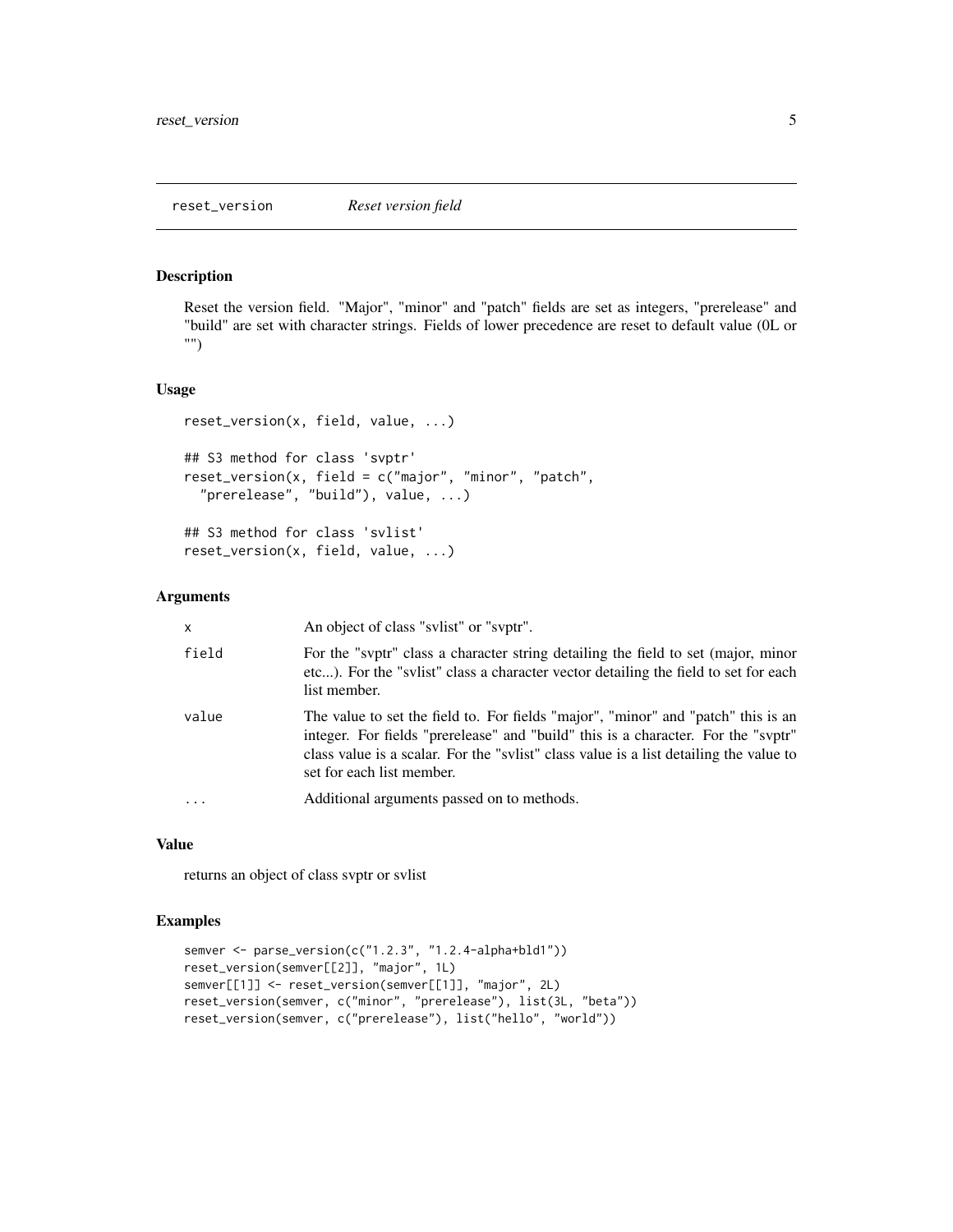#### <span id="page-5-0"></span>Description

semver has two functions: [parse\\_version](#page-2-1), [render\\_version](#page-3-1),

#### Details

[parse\\_version](#page-2-1) takes as input a character vector with elements following the specification at [http:](http://semver.org/) [//semver.org/](http://semver.org/).

Comparisons can be done on the "svlist" and "svptr" classes returned by [parse\\_version](#page-2-1). [Ops](#page-0-0) and [summary](#page-0-0) methods are implemented for both classes.

set\_version *Set version field*

#### Description

Set the version field. "Major", "minor" and "patch" fields are set as integers, "prerelease" and "build" are set with character strings.

#### Usage

```
set_version(x, field, value, ...)
## S3 method for class 'svptr'
set_version(x, field = c("major", "minor", "patch",
  "prerelease", "build"), value, ...)
## S3 method for class 'svlist'
```
set\_version(x, field, value, ...)

#### Arguments

| $\times$   | An object of class "svlist" or "svptr".                                                                                                                                                                                                                                                       |
|------------|-----------------------------------------------------------------------------------------------------------------------------------------------------------------------------------------------------------------------------------------------------------------------------------------------|
| field      | For the "svptr" class a character string detailing the field to set (major, minor<br>etc). For the "svlist" class a character vector detailing the field to set for each<br>list member.                                                                                                      |
| value      | The value to set the field to. For fields "major", "minor" and "patch" this is an<br>integer. For fields "prerelease" and "build" this is a character. For the "svptr"<br>class value is a scalar. For the "svlist" class value is a list detailing the value to<br>set for each list member. |
| $\ddots$ . | Additional arguments passed on to methods.                                                                                                                                                                                                                                                    |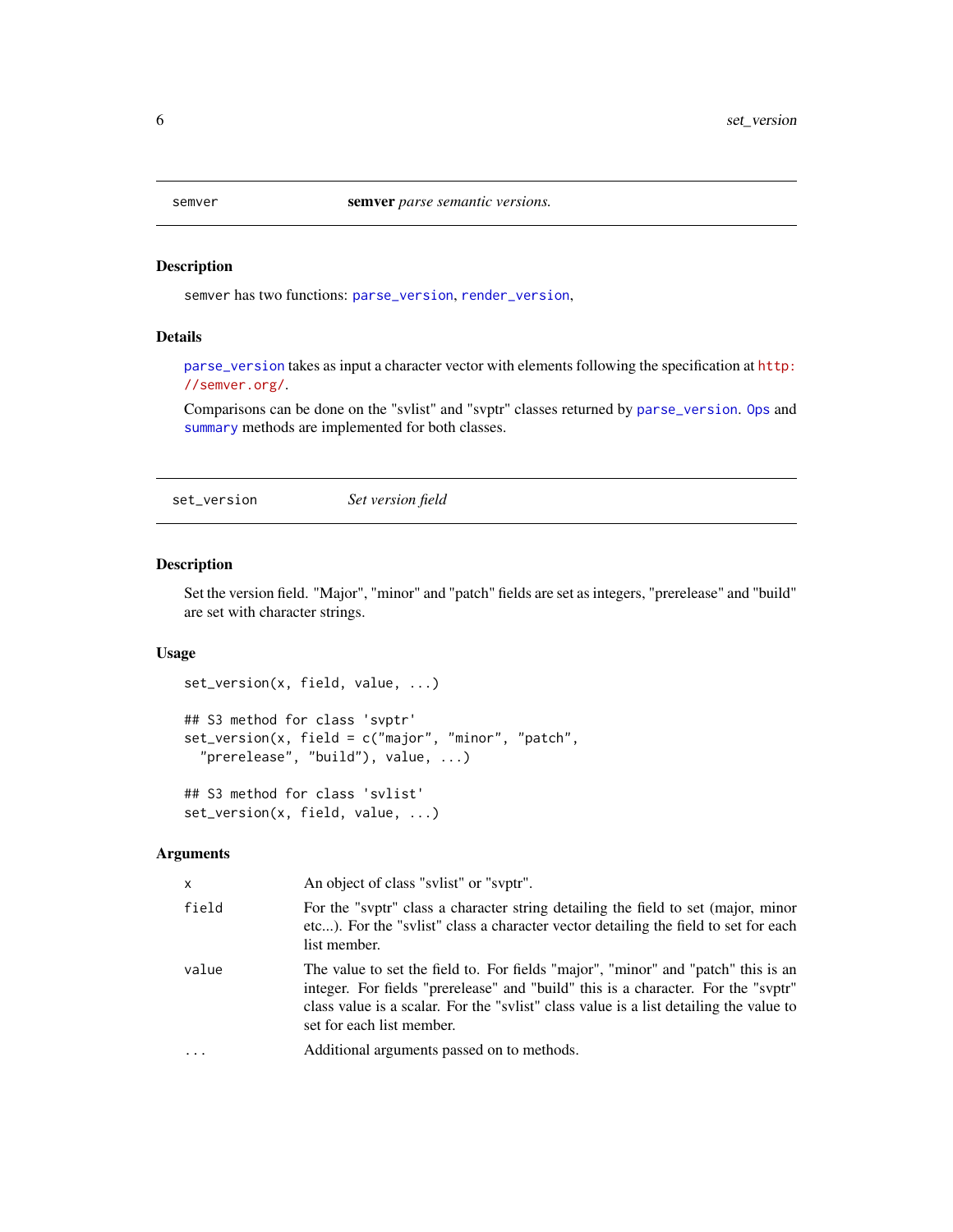#### set\_version 7

#### Value

returns an object of class svptr or svlist

```
semver <- parse_version(c("1.2.3", "1.2.4-alpha+bld1"))
semver[[1]] <- set_version(semver[[1]], "major", 2L)
set_version(semver, c("prerelease", "build"), list("hello"))
set_version(semver, c("prerelease"), list("hello", "world"))
```